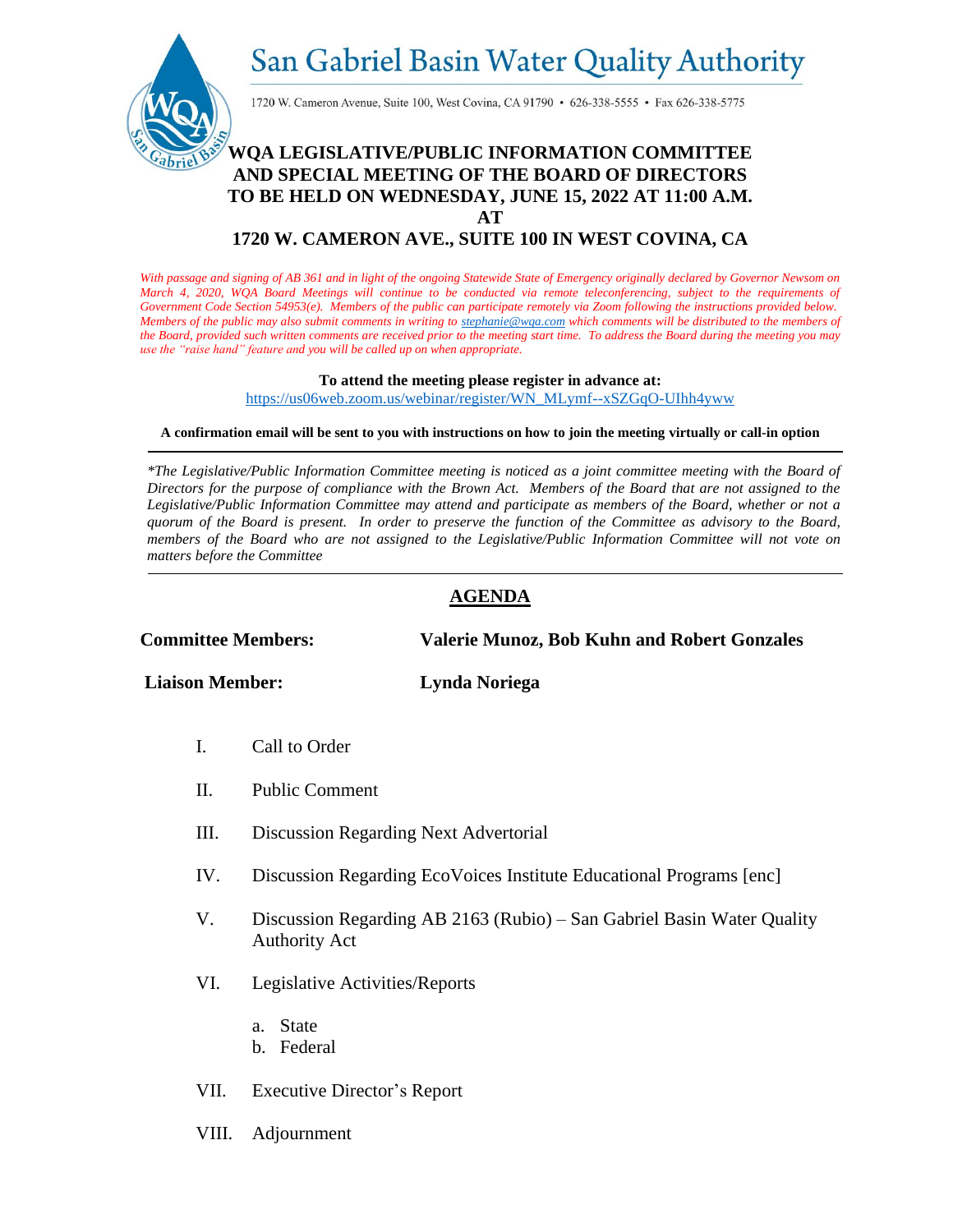

# **San Gabriel Basin Water Quality Authority**

1720 W. Cameron Avenue, Suite 100, West Covina, CA 91790 • 626-338-5555 • Fax 626-338-5775

#### **AGENDA SUBMITTAL**

**To:** Legislative/Public Information Committee

**From:** Randy Schoellerman, Executive Director

**Date:** June 15, 2022

**Subject: Eco Voices Institute Educational Programs** 

#### **Discussion**

The past six years WQA has participated in a Summer Youth Outreach Program with EcoVoices to target a segment of the community that is difficult to reach, the youth of our communities. EcoVoices is a STEM's rich hands-on program that provides young people lessons on the San Gabriel River watershed that includes: groundwater quality, drought preparedness, mitigation measures for the prevention of pollution and restorative biodiversity. It is delivered in a dynamic and theatrical way that helps students remember and retain what is taught. This year the program has expanded to include at least 15 K-8 schools within the area of the WQA.

Staff recommends continuing our partnership with EcoVoices for the summer program for the budgeted \$15,000. The program reaches an estimated 1,000 youth within the region.

#### **Recommendation**

Approve proposal for participation in the EcoVoices Institute Educational Programs for \$15,000.

*Attachment Eco Voices Proposal for 2022*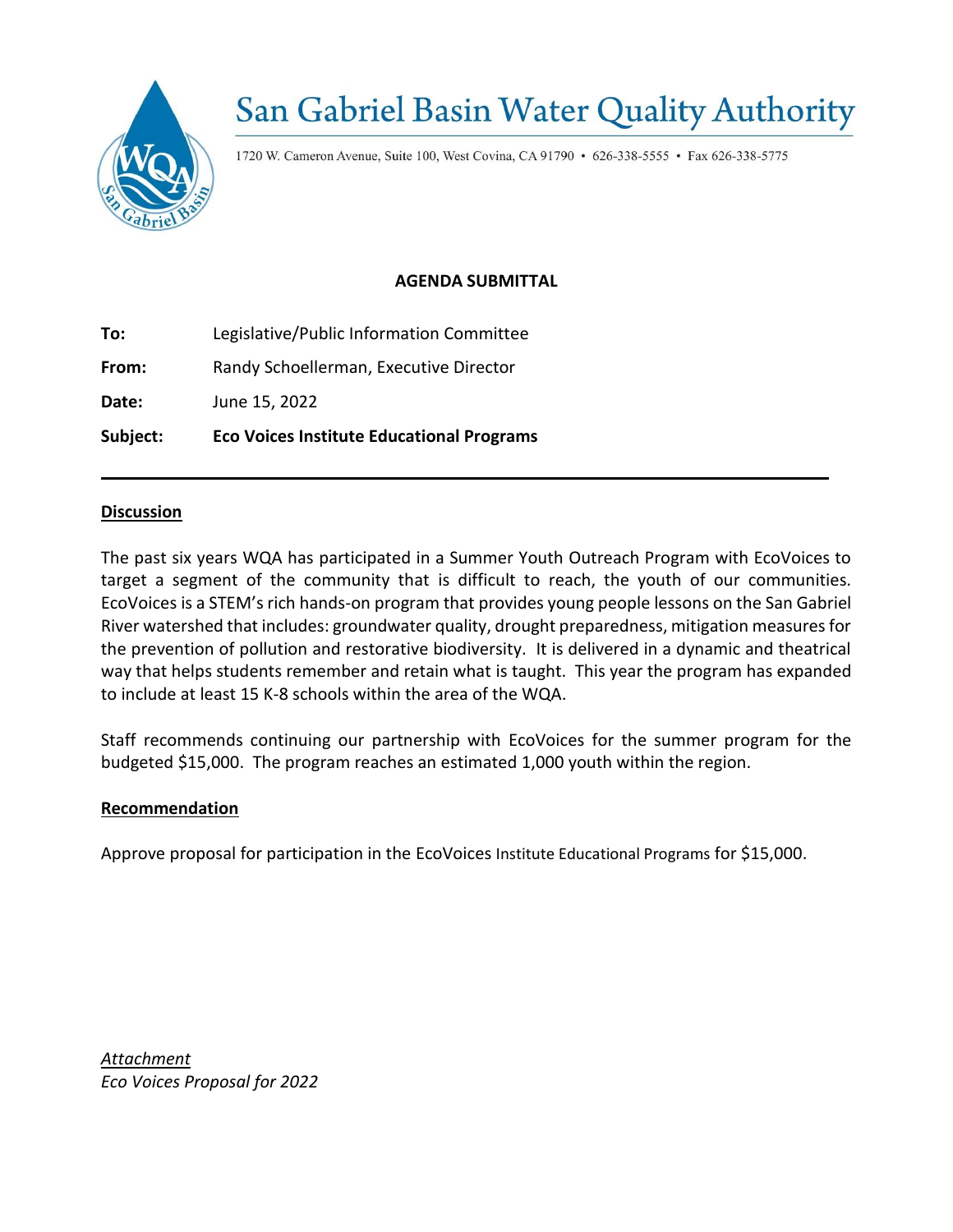

#### **AGREEMENT FOR PROFESSIONAL SERVICES**

This Agreement is made and entered into this 15th day of June 2022 by and between the San Gabriel Basin Water Quality Authority (WQA) and EcoVoices, a Project of the Founders of the World Space Foundation (World Space). The purpose of EcoVoices to create and sustain innovative, effective, and outstanding educational programs for ecological research and stewardship, focused on water.

SCOPE OF WORK: World Space agrees to perform the professional services and tasks set forth as follows:

- 1. Create, design, and produce, as part of the larger EcoVoices community outreach curriculum, courses, inquiry stations, science journals, mimewrighting scenarios and other associated components on the theme of WATER QUALITY, specifically: GROUNDWATER POLLUTION and GROUNDWATER CLEANUP, with the guidance of WQA expertise.
- 2. Implement the WATER QUALITY curriculum as part of the SUMMER 2022 and School Year 2022-2023 community outreach, within the service area of the WQA, by producing a series of *video productions* for online and Social Media distribution.
- 3. Implement the WATER QUALITY curriculum as part of the School Year 2022-2023 community outreach to at least 5 K-8 schools within the service area of the WQA.
- 4. Provide photographs and write-ups to enable the WQA to publicize its participation as an EcoVoices partner via it Social Media outlets. Include the WQA logo where appropriate (letterhead, banners, science journals, etc.), to indicate its status as an EcoVoices partner.

COMPENSATION: EcoVoices, a project of World Space, shall perform the Professional Services at a total cost of \$15,000,payable to the "World Space Foundation".

INTELLECTUAL PROPERTY: World Space enthusiastically embraces the task of creating a suite of educational products for EcoVoices that communicate WQA community outreach themes. World Space reserves the intellectual property rights to benefit the authors of those efforts, to be shared as revenueproducing work, on a case by case basis, with its collaborative partners.

GENERAL PROGRAM DEVELOPMENT: This Agreement funds activities carried out in concert with several collaborative entities, including but not limited to: the L.A. County Department of Parks & Recreation, the La Puente Valley County Water District, the San Gabriel Valley Water Company, the National Ground Water Foundation, and various school districts within the San Gabriel Basin WQA service area.

\_\_\_\_\_\_\_\_\_\_\_\_\_\_\_\_\_\_\_\_\_\_\_\_\_\_\_\_\_\_\_\_\_\_\_\_\_ \_\_\_\_\_\_\_\_\_\_\_\_\_\_\_\_\_\_\_\_\_\_\_\_\_\_\_\_\_\_\_\_\_\_\_\_\_\_\_\_

Richard Shope, President Randy Schoellerman, Executive Director



Founders of the World Space Foundation San Gabriel Basin Water Quality Authority



*Founders of the World Space Foundation, Dr. Richard Shope, President 15835 East Main Street, La Puente, CA 91744 626.977.0053 [worldspacefoundation.org](http://worldspacefoundation.org) [worldspace@shope.com](mailto:worldspace@shope.com?subject=) A Nonprofit 501 (c) (3) NGO, # 95-3422531*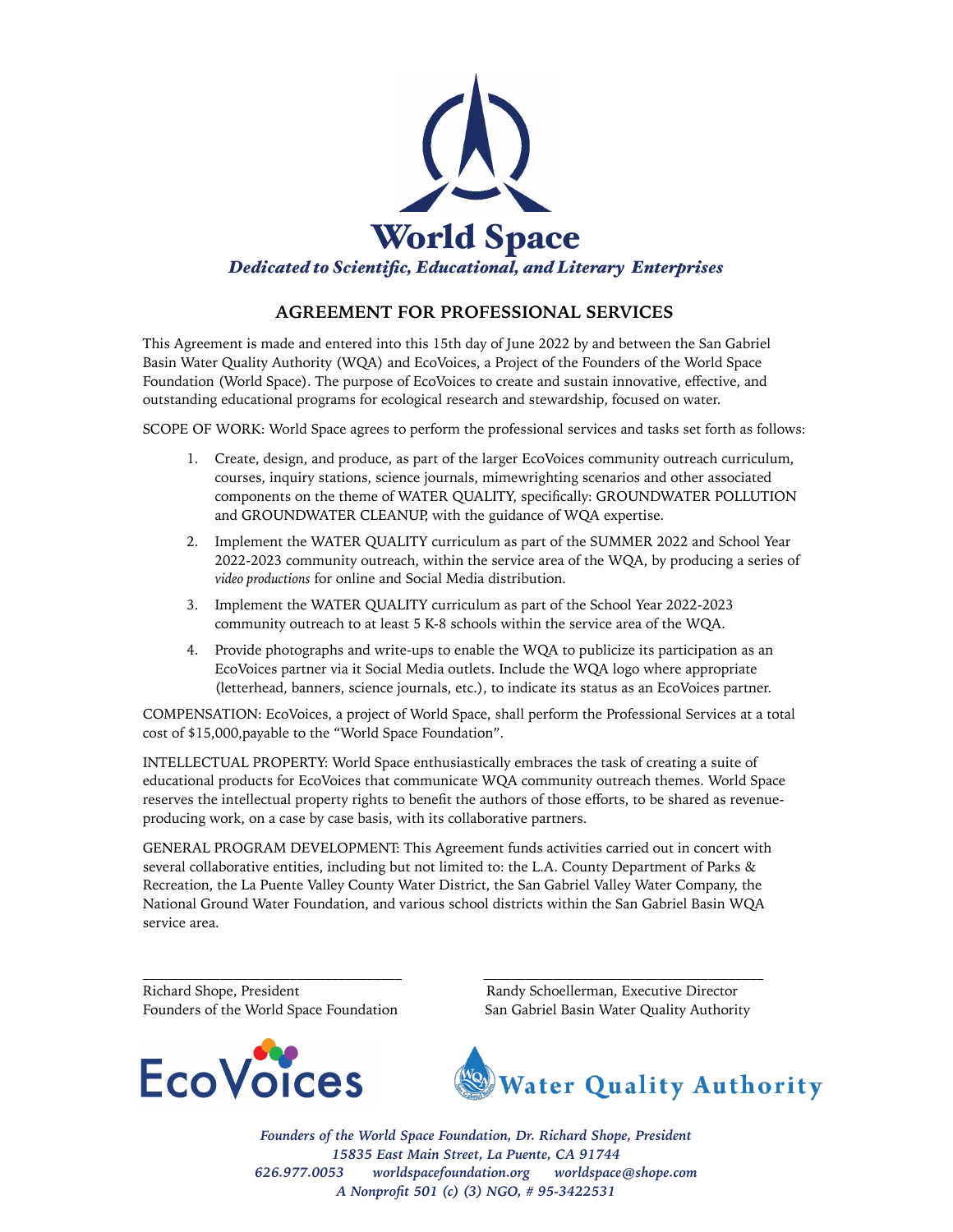

### Water Stories: Ideas for Short Outreach Videos

In addition to scheduling a series of Expeditions of hands-on educational activities at various parks in the San Gabriel Valley, our goal for the Summer of 2022 is to produce a series of videos designed to communicate education and outreach messages regarding the understanding about Water, especially in this time of the megadrought. We are aiming for two tiers of production quality.

TIER ONE: These are 8-10 minute outreach videos that involve a two-camera shoot, a dedicated sound person, an original music sound track, and a producer/director/editor who oversees each video project end-to-end. All personnel are in-house to World Space, as is most of the equipment. Our estimate of the cost of each video is \$2500-\$3000. We would like to make THREE Tier One Videos.

TIER TWO: These are 3-5 minute educational videos that each aim to guide the audience through a specific learning experience about water. The handful of videos we have already made fall into this category. These entail a one-person shoot, a sound person, an original music track, and a post-production editor. Our estimate of the cost of each of these videos is \$750-\$1000. We aim to make FIVE Tier Two Videos.

STYLE & FEEL: Consistent with all of our programming, we are aiming to reach an audience that ranges from ages 10-15 and families in general. The character of The *Wandering Scholar* is meant to convey intelligence, enthusiasm, knowledge, sense of humor, commitment to action, and willingness to discuss the truly serious issues at hand (megadrought, climate change, water quality, water resources, water conservation), telling it like it is with the higher lever thinking and vocabulary needed to convey complex concepts, while also conveying *insight into solutions*, and generally, *hope for the future*. To strike a balance of urgency and a sense that, individually and as a community, we *can* make a difference.

IDEAS: The next page shows a list of ideas we have for videos to make this summer.

Founders of the World Space Foundation, Dr. Richard Shope, President 15835 East Main Street, La Puente, CA 91744 626.977.0053 worldspacefoundation.org worldspace@shope.com A Nonprofit 501 (c) (3) NGO, #95-3422531